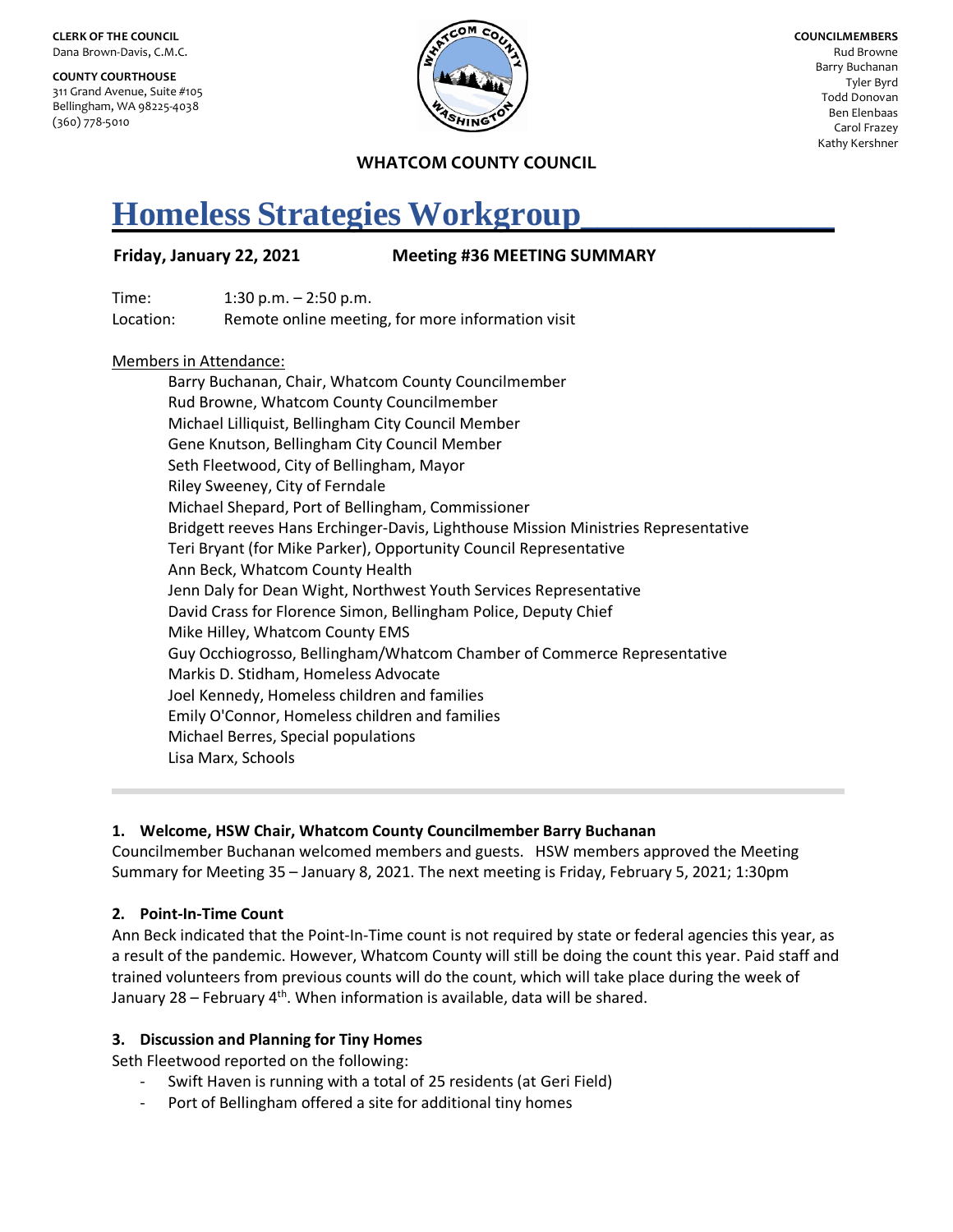- o City of Bellingham is in discussions with "The Collective" regarding operations of the site. An offer from the City was rejected by The Collective because it was not enough units proposed for the site.
- Homes Now is willing to operate a 3<sup>rd</sup> site but don't have enough capacity to do that right now
- City RFQ for a 2- to 5-year temporary encampment at a site to be determined on city property. The City budgeted funds to set up and pay for operations. The timeline for this is an opening date in May (approximate timing).
- Basecamp has space currently

Bridget Reeves reported on the following:

- 133 stayed at Basecamp last night with 67 unused beds.
- Christ the King Church will open the Drop-In Center overflow shelter on Sunday and stay open through the following Saturday night, providing an additional 39 beds. Check in will be at Basecamp. Communications about opening additional shelter is through partners, Bellingham Herald, and online information.

HSW members discussed the following:

- Total campers at Camp210 includes approximately 100-110 people
- More people are going to Camp210 for supplies and staying elsewhere
- City is not prepared to run a shelter themselves City staff do not have expertise and the City focuses on funding others to operate shelters
- Solutions are in the 25- to 50-unit shelter options, each a step in the right direction. Barriers to sheltering all or none requests.
- Benefits of a 'four-square' shelter configuration 25 units in four villages with central kitchen.
- Beds are available at current shelters, but recognize people choose not to use those shelters. Some people are restricted from Basecamp because of violent offenses but are welcomed back if they can show progress towards improvement.
- Options for government agencies to buy a hotel or motel to have a shelter
- Government will not meet individual wishes of all Camp210 guests, but we can offer something. There is more shelter capacity this year than ever before.
- Safety is a concern for not only county staff but also contracted organizations and more vulnerable campers.
- Government will not create a shelter environment without a code of conduct.
- Campers are refusing services when offered to them.
- Lighthouse Mission was asked by campers to not visit Camp210 and were told by campers they are not welcome. Some campers have come back to Basecamp and they are welcome.
- Previous HSW work to locate a 200-bed shelter, resulted in agreement that a large-scale shelter is not the best choice. A better choice is small shelters addressing specific needs (e.g. elderly/medically fragile, families, etc.)
- HSW goal is to increase shelter capacity in Whatcom County. Long-term solutions are important but so are near term solutions to address current needs.
- Basecamp allows animals with limited restrictions

Markis Stidham moved that the HSW votes to advise the County to make purchase of 50 more tiny home shelters with the intent to use shelters for another site. Joel Kennedy seconded the motion.

- HSW members discussed the motion, including the following:
	- o County Council approved funding for 50 tiny homes of which half have been delivered and the other half will be delivered next month.